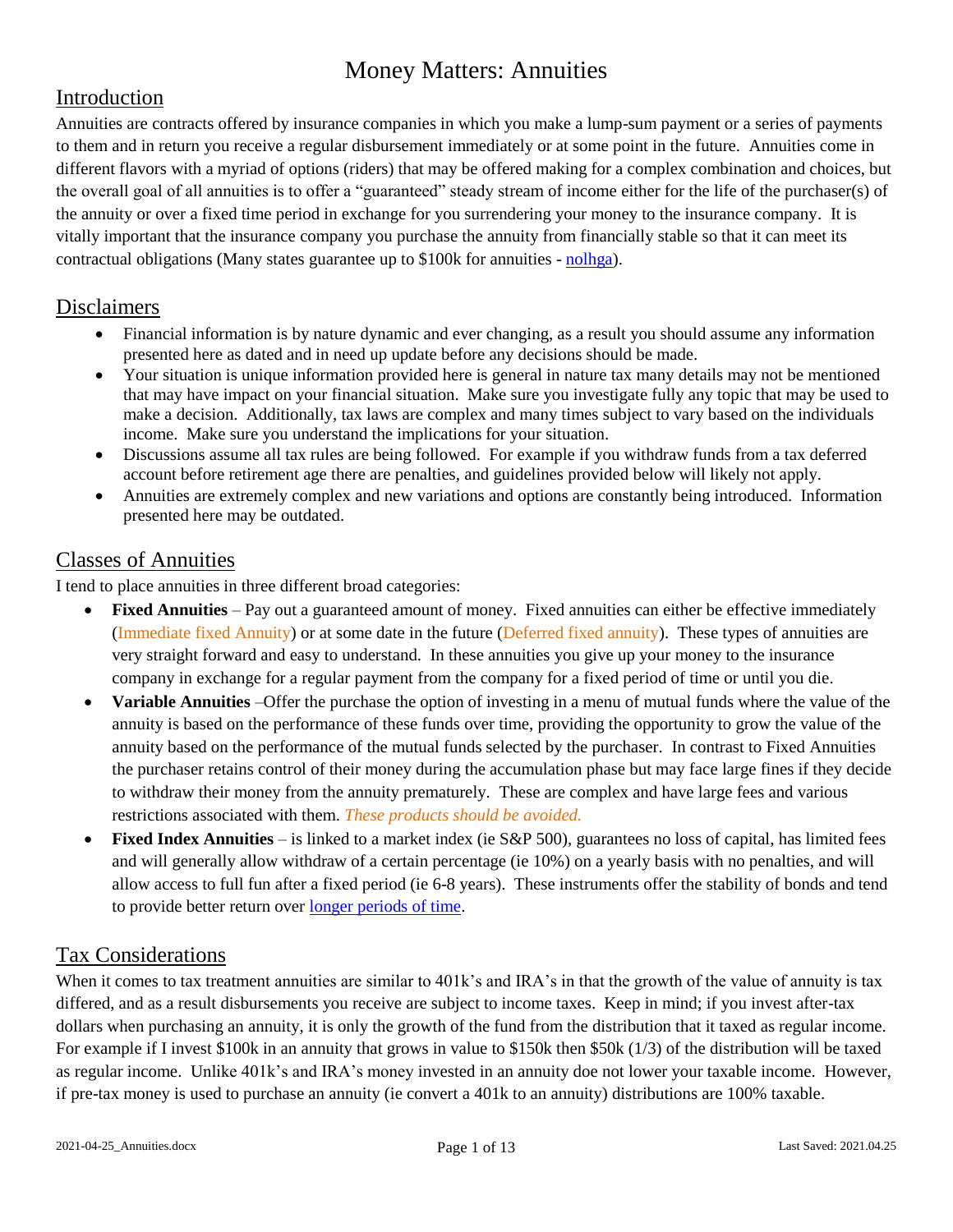#### Considerations

Generally people look at annuities and a means of guaranteeing a certain amount of income (similar to a pension) to ensure a certain baseline income in retirement, so it is important to understand what your bare minimal baseline income requirement is in retirement. Remember Social Security will likely meet a large portion of this, purchasing a Deferred, Immediate or even a Fixed Index Annuity can be a great option to fill the gap.

While Variable Annuities offer the chance of growing your payout, in some sense they are undermining the entire reason most people want an annuity by adding variable performance in the equation. Rules, and restrictions of these types of annuities severely hinder performance compared to a similar investment one might make in the stock market in an investment accounts. Variable annuities have high minimal annual fees, caps on performance (ie if an index goes up 25% in a given year you can only realize up to 8% of that growth) and surrender charges. These pitfalls are usually not highlighted by your sales representative, but you can bet the sales representative will likely be pushing this type of annuity over a fixed annuity because sales commissions and up-front fees on Variable type of annuities tend to be quite high compared to fixed annuities.

#### Circles in Circles

While I prefer to classify annuities in two broad classes there are many variations of annuities some of the variations are listed below with a very brief description. To add confusion terminology is not fixed so the same type of annuity can be called different things by different companies selling the product.

| <b>Name</b>               | <b>Class</b>         | <b>Description</b>                                                          |
|---------------------------|----------------------|-----------------------------------------------------------------------------|
| <b>Ordinary Annuity</b>   | <b>Fixed Annuity</b> | After annuity has been purchased, regular distributions begin in the very   |
|                           |                      | near future and continue for fixed period.                                  |
| <b>Immediate Annuity</b>  | <b>Fixed Annuity</b> | After annuity has been purchased, regular distributions begin in the very   |
|                           |                      | near future and continue either for a fixed period or until the recipient   |
|                           |                      | dies.                                                                       |
|                           |                      | Common names: Single-Premium Immediate Annuity (SPIA)                       |
| <b>Deferred Annuity</b>   | <b>Fixed Annuity</b> | Fixed annuity distributions will not begin until you reach a certain age.   |
|                           |                      | These annuities will pay better than an immediate annuity since the         |
|                           |                      | insurance company has time to invest the money provided.                    |
|                           |                      | Common names: Longevity Insurance                                           |
| Individual                | <b>Both</b>          | Share many of the same restrictions and rule as an IRA but is used to       |
| <b>Retirement Annuity</b> |                      | purchase a Fixed or Variable annuity.                                       |
| <b>Variable Annuity</b>   | Variable Annuity     | A deferred annuity where investments are made in a limited list of mutual   |
|                           |                      | funds. Pay out is linked to the performance of the selected mutual funds    |
|                           |                      | during the accumulation phase (ie time between purchase of the contract     |
|                           |                      | and the beginning of the distribution phase). Account value can decrease    |
|                           |                      | if the selected funds perform poorly.                                       |
|                           |                      | Variable Annuities are known for their higher fees. Typical fees for        |
|                           |                      | variable annuities include Surrender Charges, Mortality and expense risk    |
|                           |                      | charges(typically 1.25%), Administrative Fees, Fund expenses for each       |
|                           |                      | mutual fund, Other fees and charges. Conclusion: Avoid Variable             |
|                           |                      | <b>Annuities</b>                                                            |
| <b>Index Annuity</b>      | <b>Index Annuity</b> | A deferred annuity where payout is linked to the performance of an Index    |
|                           |                      | during the accumulation phase (ie S&P 500, etc.). Generally lower/no        |
|                           |                      | fees for account (Riders will have fees). Generally a certain percentage on |
|                           |                      | a yearly basis can be withdrawn without penalties. Ref $\frac{1}{2}$ , 2    |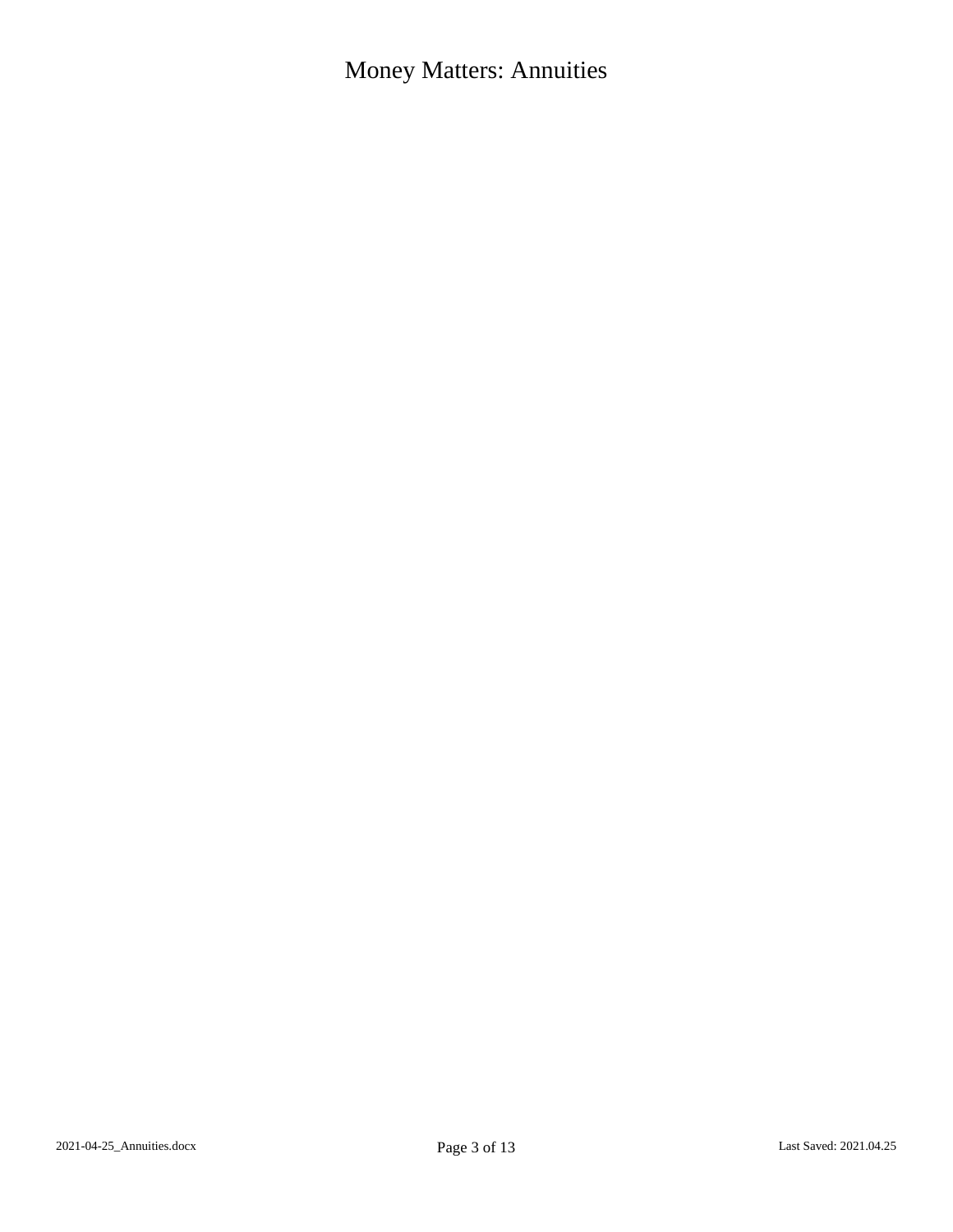#### Riders

Annuity riders are additional provisions attached to a contract that are not usually found on standard plans. There are a number of different riders, and variable fees associated with them (Fees for variable annuity riders are generally a yearly based fee), provided below are some of the more common ones (ref: **Annuity Riders** [Explained\)](https://www.annuitieshq.com/articles/annuity-riders-explained/):

- **Death benefit** A designated beneficiary(s) are entitled to receive an amount of money not less than the sum of the total premiums paid less withdraws and payouts.
- **Nursing Home/Long-Term Care** If you end up needing long-term care this rider will provide extra income to help cover the cost.
- **Inflation Protection** Raises your monthly income by a set percentage every year to help combat inflation.
- **Refund** If, at the time of your death your total annuity payments received do not equal the premium you paid your designated beneficiary will receive the difference.
- **Impaired Risk**  If you have an illness that will reduce your life expectancy, the insurance will pay you more per month.
- **Commuted Payout** Allows you to withdraw a lump sum from the annuity should the need arise.
- **Guaranteed Minimum Accumulation Benefit**  Applicable to differed variable annuities during the accumulation phase ensures the value of the account will not be less than the premiums paid in regardless of market performance. Some companies offer the ability to lock-in gains on a yearly basis.
- **Guaranteed Minimum Withdrawal Benefit (GLWB)** Guarantees you an income for life without having to annuitize (ie you don't have to convert to an immediate annuity). This can be helpful if your annuity has –and continues to- do well because you can still realize gains on your premium while receiving monthly payments. You can also normally access any remaining premium during your payout phase, minus payments made and previous withdrawals.
- **Disability, Unemployment & Terminal illness**  These riders are generally widely available for both fixed and variable annuities and are fairly simple as they are future "what if" scenarios. If you become disabled, lose your job, or find out that you have a terminal illness, the insurance company allows you to access a portion, or even your entire premium, without surrender penalties. Ask your trusted financial advisor for more information on these riders as each company handles these situations differently.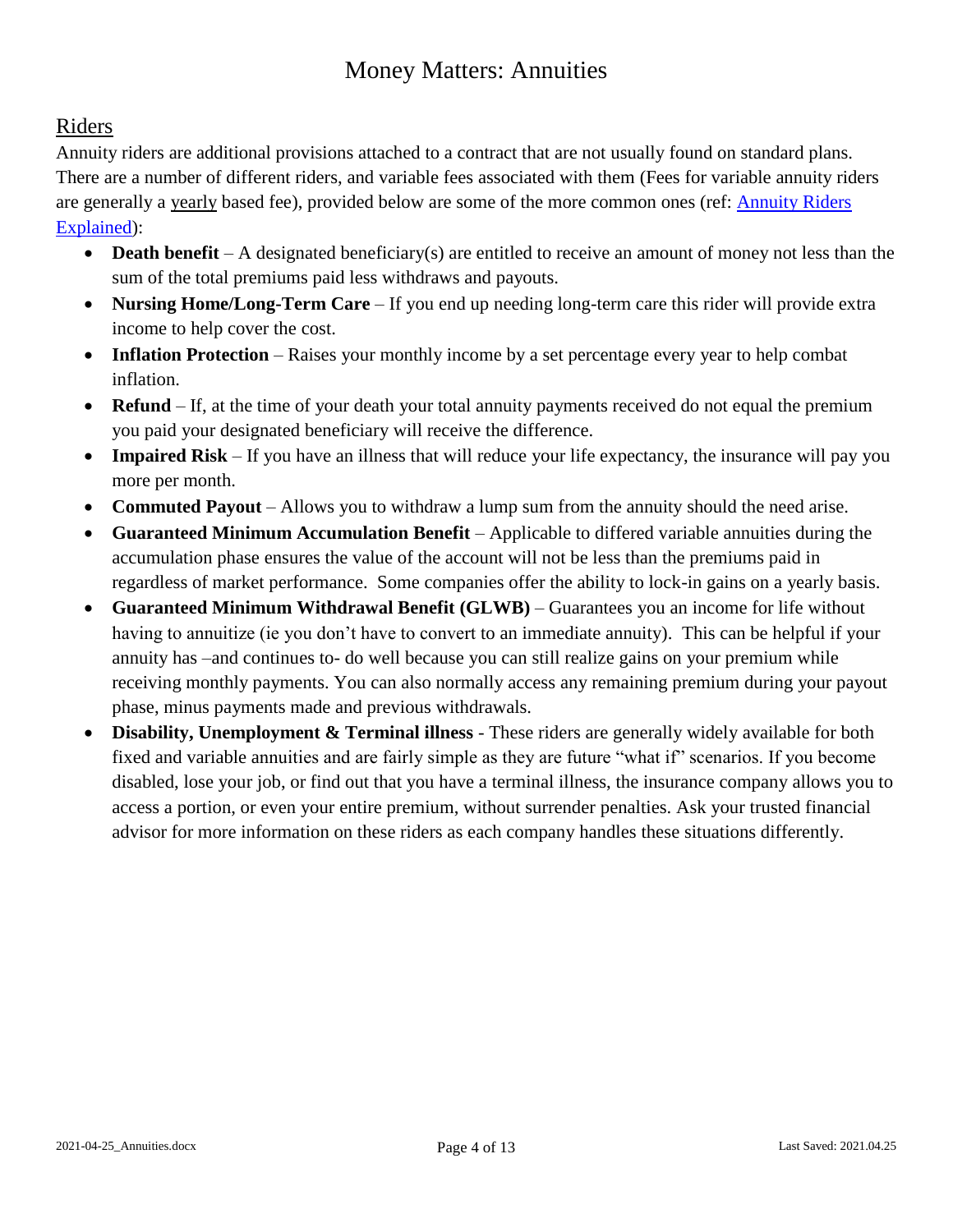

Typical Variable Annuity Fees

- M&E (mortality and expense) average around .50%
- Sub-Account Fees average 1.00%
- Optional Rider Fees (income rider or death benefit rider) Average 1.00% each

Typical Index Annuity Fees

- No Fees for Base Index Annuity
- Optional Indexed Annuity Rider Fees Average 1.00%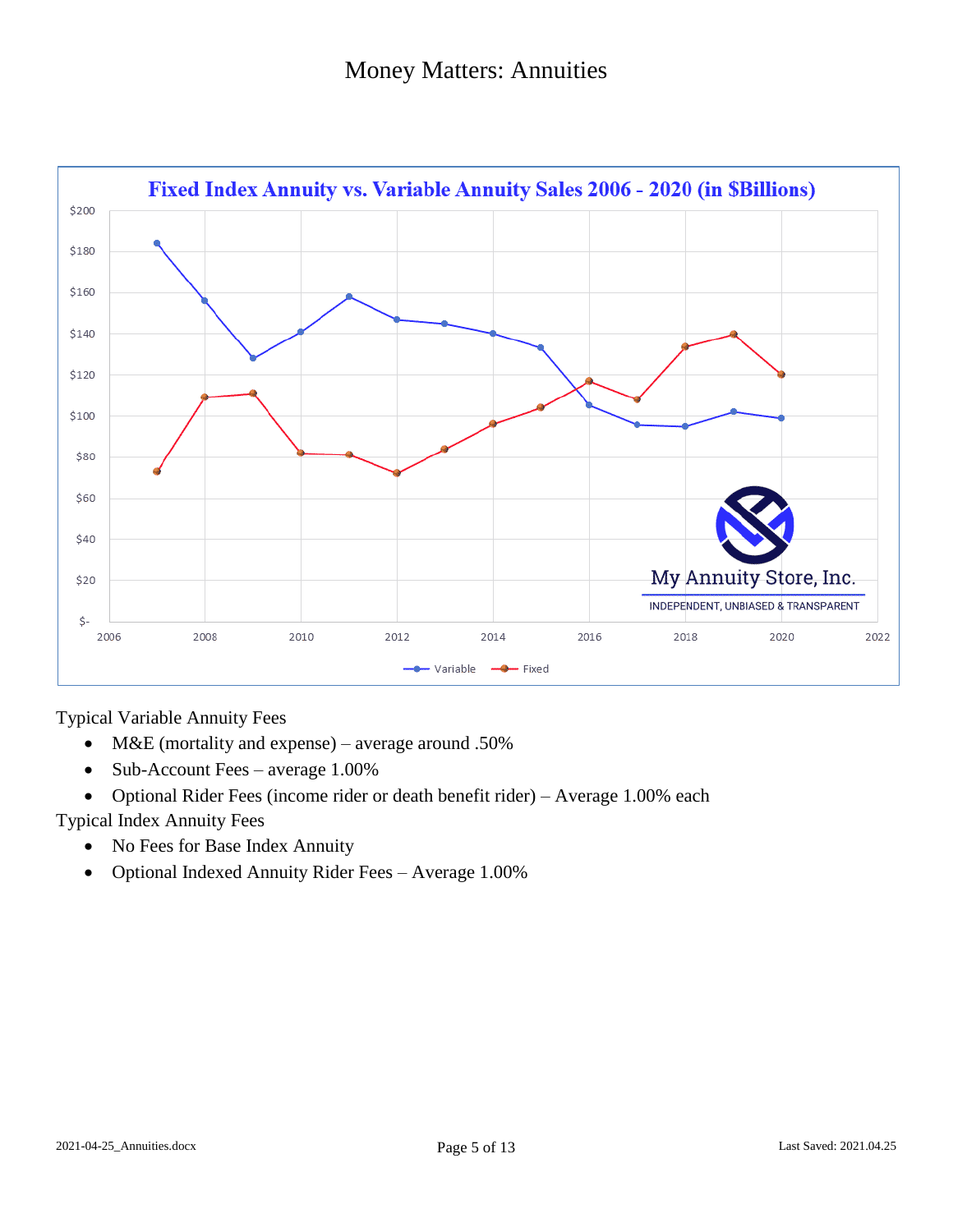### Money Matters: Annuities Factors to Take Into Account When Considering Annuities (Ref: [Charles Schwab\)](https://www.schwabassetmanagement.com/content/two-types-of-annuities-for-retirement-income)

| <b>Factor</b>                  | <b>Immediate fixed annuities</b>                                                                                                                        | <b>Variable annuities with GLWBs</b>                                                                                                                                                                        | <b>Traditional portfolio</b>                                                                                                                           |
|--------------------------------|---------------------------------------------------------------------------------------------------------------------------------------------------------|-------------------------------------------------------------------------------------------------------------------------------------------------------------------------------------------------------------|--------------------------------------------------------------------------------------------------------------------------------------------------------|
| <b>Income</b><br>guarantees*   | Insurer pledges to make<br>income payments that last<br>for a fixed period or life                                                                      | Insurer pledges to protect minimum<br>annual withdrawals from the variable<br>annuity for life                                                                                                              | No guarantees on lifetime<br>income; interest paid on<br>bonds subject to credit risk of<br>issuer; dividends at risk of<br>reductions or elimination. |
| <b>Liquidity</b>               | No liquidity after a lump sum<br>is turned over irrevocably to<br>the annuity provider                                                                  | Investor retains control over assets<br>and doesn't turn over lump sum to<br>insurer; penalties or loss of<br>guarantees may apply if annual<br>withdrawals exceed a guaranteed<br>minimum                  | Best liquidity, depending on<br>investment choices and<br>market performance                                                                           |
| <b>Market</b><br>participation | None; annuity provider<br>assumes market risk                                                                                                           | Owner has potential to participate in<br>market growth, after accounting for<br>fees and withdrawals                                                                                                        | Maximum market<br>participation, accompanied by<br>maximum market risk                                                                                 |
| <b>Flexibility</b>             | Inflexible; initial lump sum<br>investment is irrevocable.                                                                                              | Investor retains control over<br>investments, subject to limitations on<br>choices offered in annuity chosen;<br>more flexible than immediate fixed<br>annuities                                            | Most flexible-investor<br>retains full control over<br><i>investments</i>                                                                              |
| <b>Longevity</b>               | Simplest form of protection<br>against longevity risk; initial<br>payout generally higher than<br>variable annuities with<br>GLWBs, but generally fixed | Provides guaranteed withdrawals for<br>life from a portfolio of investments;<br>initial payout generally lower than<br>immediate annuities, but potential to<br>increase depending on market<br>performance | A disciplined spending plan<br>can lead to high confidence<br>that assets won't be outlived,<br>but does not promise lifetime<br>income                |
| <b>Cost</b>                    | Cost embedded in up-front<br>cost of purchase                                                                                                           | Annual fee charged for variable<br>annuity and GLWB rider                                                                                                                                                   | No added insurance or<br>annuity fee; transaction fees<br>and investment costs still<br>apply                                                          |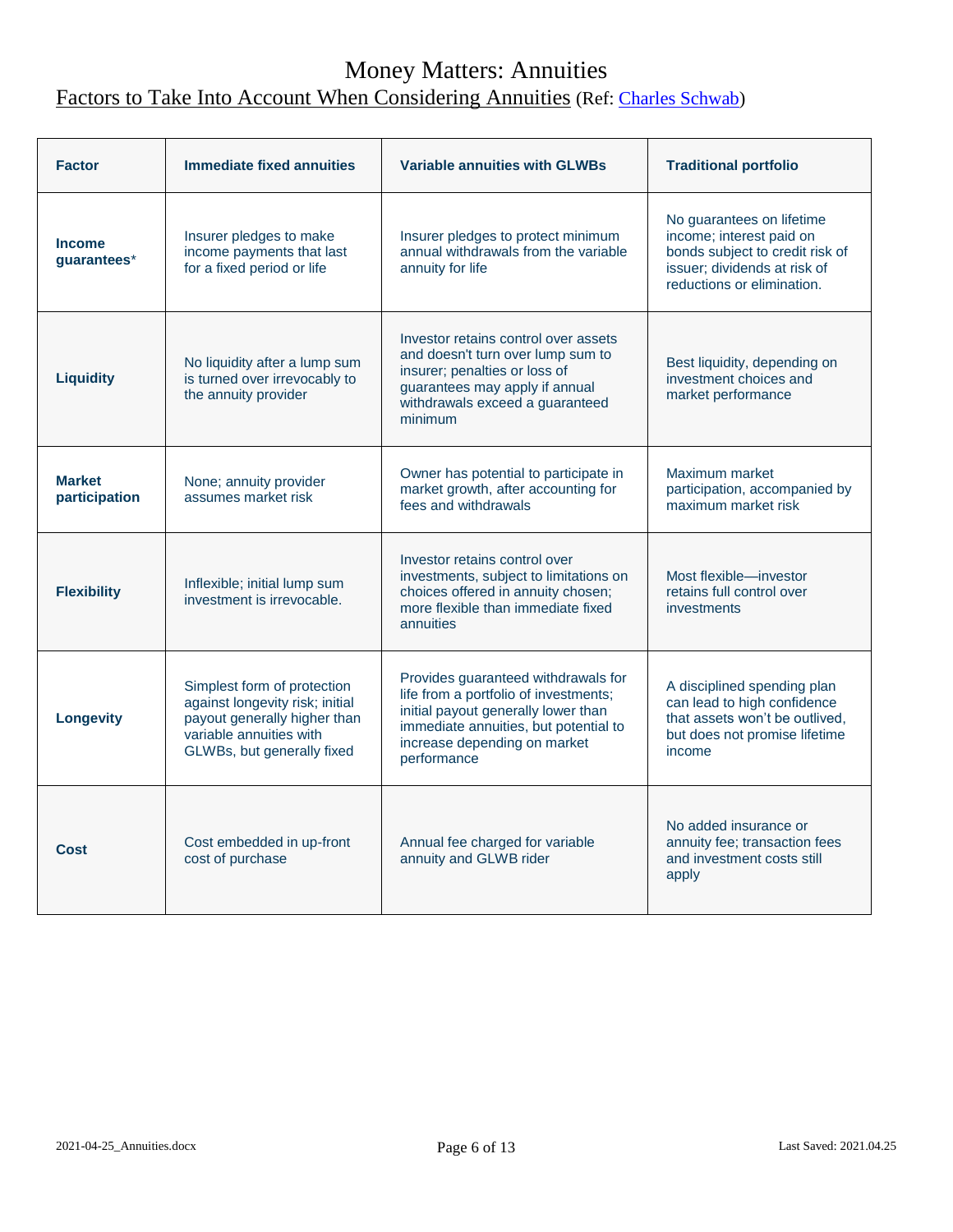#### **Strategies**

Annuities have different characteristics based on the type of annuity you purchase, so may play a different role in your retirement planning based on your need. Provided below are some strategies of how annuities might be applied.

- Longevity Insurance Here you purchase a Differed Fixed Annuity that will not kick in until you reach a certain age, (ie 85 years old). This is one way to help ensure you don't out-live your savings. Delaying when you begin receiving your payout will result in a larger payout since these amounts are directly correlated to your age when you begin receiving payments. The risk to this approach is that you die before you begin receiving your payments. This approach could also be used to help ensure if a couple is dependent upon Social Security, that if one spouse dies, the other will have funds that may make up for the income stream from SS for that spouse.
- **Minimal Cost of living makeup**  If you have determined Social Security and any other fixed benefits (IE pension plans) are not enough to cover your minimal cost of living, purchasing a Immediate Fixed Annuity may be one way of filling that gap, ensuring you will always have the minimal amount of money you need for retirement.
- **Reducing Market Risk Exposure**  A Variable Annuity with a Guaranteed Lifetime Withdraw Benefit (GLWB) may play a role in your retirement plans if you have a large some of money for retirement but want to remove some of these funds from market risk (ie market downturns). The trade off of this is that the Variable annuity will always under perform the market over the long term due to purchasing expenses, ongoing fees and rider expenses, but may allow the you sleep at night when the market suffers a 50% downturn in a given year.
- Bond Substitute Fixed Index annuities preserve the initial investment while offering the opportunity to have superior return when compared to bonds in the long run. While bonds to guarantee a certain percentage of return, Fixed Index Annuities are linked to the performance of a market index and may have years where no return on investment is realized (short term risk).
- **Laddering** Fixed Annuities share many characteristics as bonds, as a matter of fact bonds could be considered one type of annuity. A popular strategy with bonds is bond laddering; this strategy could also be applied to annuities. Laddering is where instead of a one-time purchase of a large annuity, you purchase smaller increments of annuities over time. Since payout of annuities are directly associated with interest rates, if interest rates rise you will be in a position to benefit from the higher interest rates, and associated increase in payout rates for newly purchased annuities. Additionally annuities purchased as you are older will have a larger payout since payouts are tied to your age when the distribution phase begins. One more benefit of this approach is that since [many states guarantee fixed annuities](https://www.nolhga.com/) up to 100k, the net effect is you may have more funds backed by the state since instead of having one large annuity that may exceed the guarantee limit you have multiple smaller annuities each of which benefits from the states guarantee.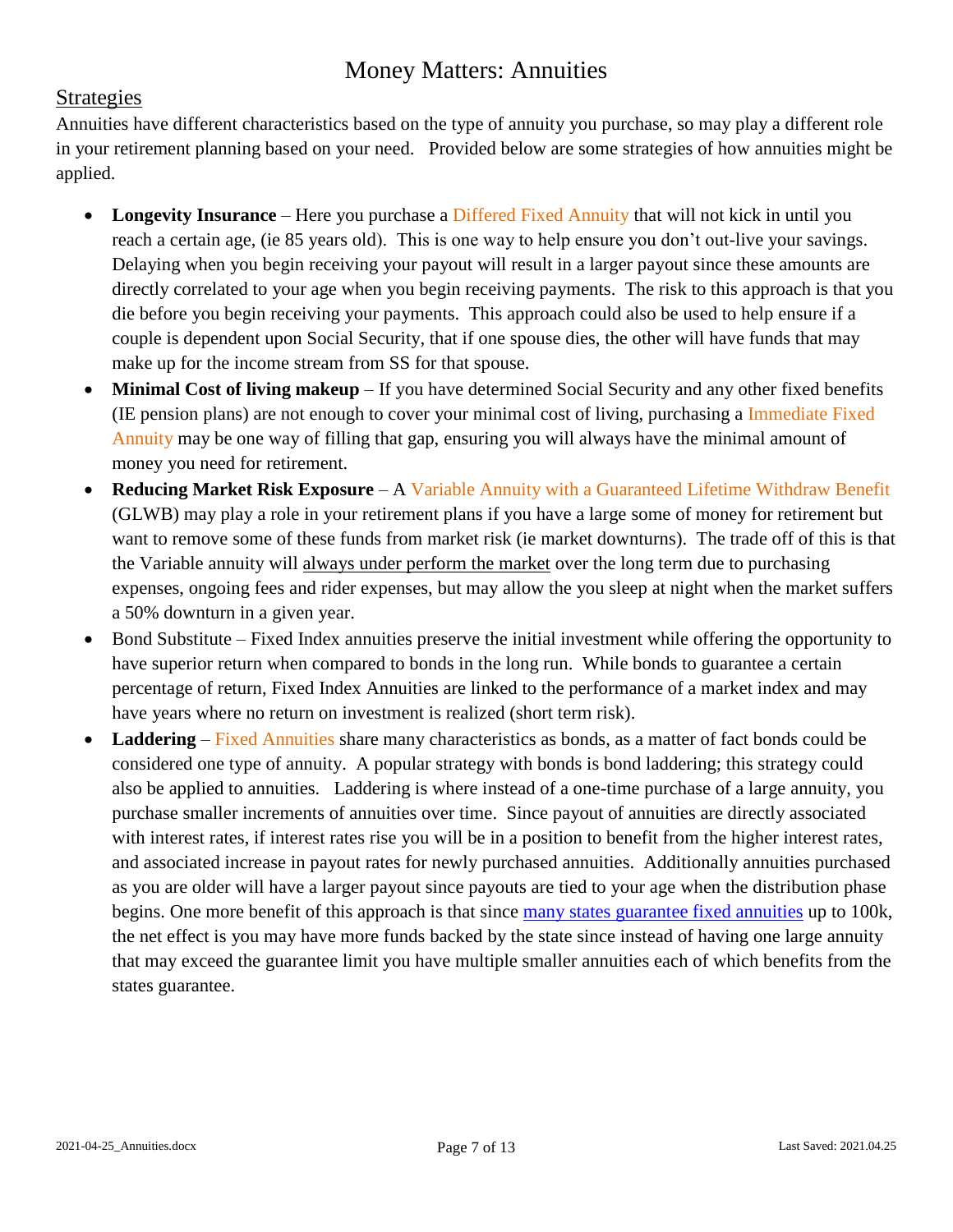#### A few key points to keep in mind

- **Consider the financial strength of the company** While many states backup annuities up to (\$100k) annuities are only as good as the company you purchase them from, so it is vital the company you are dealing with has an exceptional [credit rating.](https://www.annuity.org/annuities/providers/ratings/)
- **Don't think of annuities an investment**, but as insurance. Annuities are terrible investments; they will always under perform when compared to the market in the long run. Like casinos the insurance companies always wins in the long run. You may be lucky and get the better end of the deal (ie live a very long time if you purchase a fixed annuity), but statistically the insurance company always wins (that's a good thing since they would go out of business if they didn't). Annuities may still play an important role in your retirement plan as insurance for income stability.
- Shop Around Fees, payouts and expenses for Variable Annuities can vary greatly from company to company, so you should comparison shop when looking for an annuity.
- **Inheritance** Unless you purchase rider(s), any funds you invest in an annuity will probably be gone when you die, as such these are not good tools for passing an inheritance.

#### Case Studies

In the next few pages we will review a few different scenarios where annuities might be something to consider.

### **Case #1 – Longevity Insurance**

- Jack $(65)$  and Jill $(60)$
- Goal: Ensure living expenses can be met if one of them dies and social security income is greatly reduced. [Morbidity tables](https://www.calcxml.com/do/ins02?lang=en) indicate average life expediency of Jack to be 82, Jill 84. If one of them dies, social security income will drop by \$25,000 leaving a \$10,000 shortfall of meeting the minimum cost of living (\$45,000).
- Combined retirement savings: \$400,000
- Minimum cost of living: \$45,000/year
- Sources of fixed income
	- o Jack Social Security: 35,000/year
	- o Jill Social Security: 25,000/year
- **The Gap** \$10,000 in todays dollars, **\$15,216** by 2036, [assuming a 2.5% inflation rate.](https://www.calcxml.com/do/ret05?lang=en)
- Annuity options that will provide **15,600/year** starting in 15 years (**2036**) Jack age 80, Jill age 75 are provided below.
- **Remaining funds**: After annuities purchase, Jack and Jill **\$255,763** for as a buffer to last the rest of their life's. Since they did this calculation based on the Minimum cost of living they may want to be fairly conservative on how they invest these funds.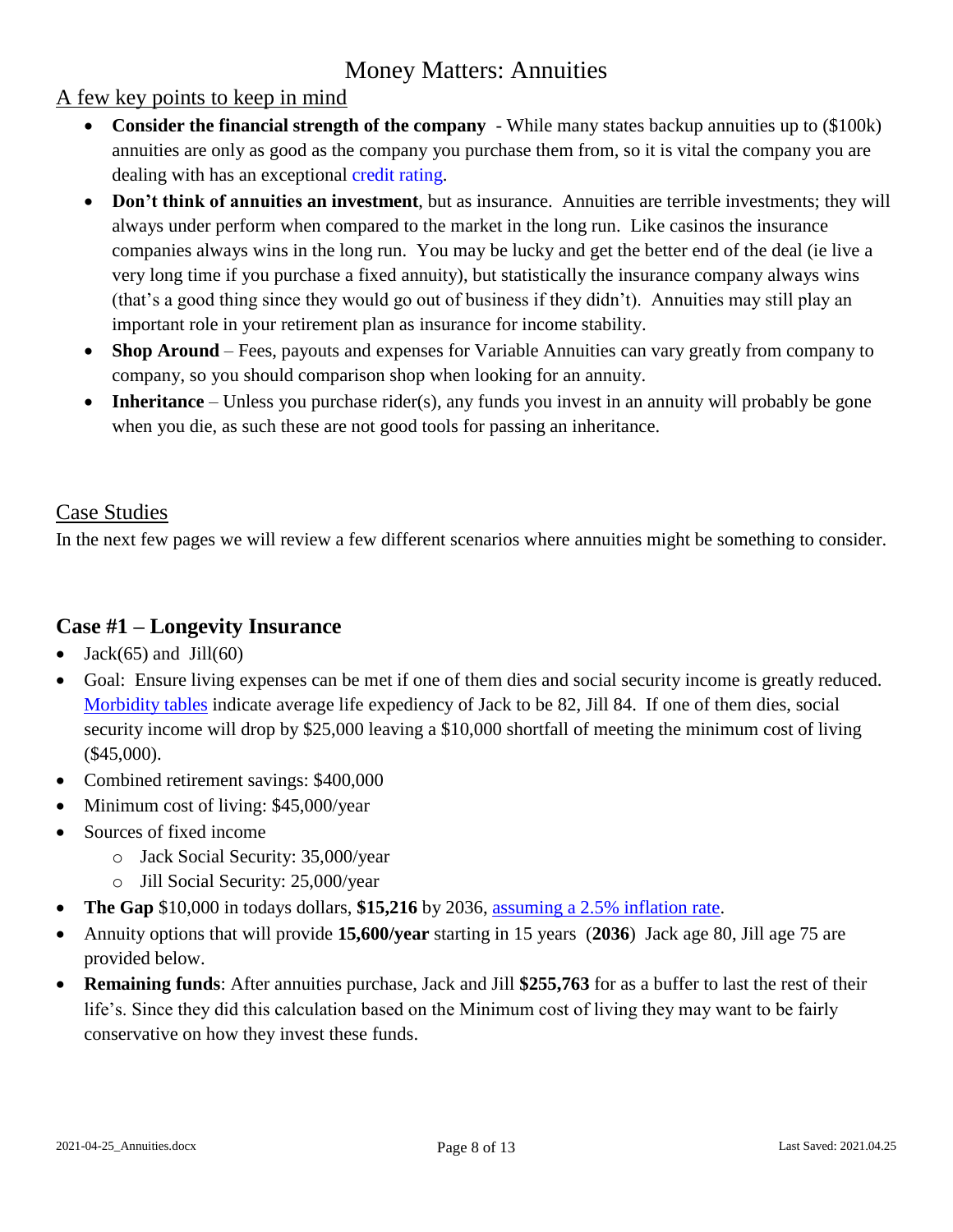| Premium   | <b>Minimum</b> | <b>Income Annuity Options</b>                                                                        |  |
|-----------|----------------|------------------------------------------------------------------------------------------------------|--|
|           | Payout         |                                                                                                      |  |
| \$136,856 | \$0            | Joint Life Only. You will receive this income during the lifetimes of both annuitants. Annuity       |  |
|           |                | payments continue until the death of the last annuitant. However, your beneficiaries do not          |  |
|           |                | receive a death benefit once you pass away.                                                          |  |
| \$144,237 | \$156,000      | Joint Life with 10 year certain. You will receive this income during the lifetimes of both           |  |
|           |                | annuitants. If one annuitant passes away you will continue to receive income until the death of      |  |
|           |                | the other annuitant. If both annuitants pass away within the first ten years your beneficiaries will |  |
|           |                | receive the remaining income payments until the end of the ten year period (a lump sum death         |  |
|           |                | benefit may be available).                                                                           |  |
| \$160,860 | \$312,000      | Joint Life with 20 year certain. You will receive this income during the lifetimes of both           |  |
|           |                | annuitants. If one annuitant passes away you will continue to receive income until the death of      |  |
|           |                | the other annuitant. If both annuitants pass away within the first 20 years your beneficiaries will  |  |
|           |                | receive the remaining income payments until the end of the 20 year period (a lump sum death          |  |
|           |                | benefit may be available).                                                                           |  |
| \$143,762 | \$143,762      | Joint Life with cash refund. You will receive this income during the lifetimes of both annuitants.   |  |
|           |                | If one annuitant passes away you will continue to receive income until the death of the other        |  |
|           |                | annuitant. If both annuitants pass away your beneficiaries will receive a lump-sum payment of        |  |
|           |                | the original investment less income payments made to date.                                           |  |

Analysis

- By using purchasing the Joint Life with 10 year certain, they help litigate the risk when one passes away.
- **Survivorship**  One big assumption here is that both will survive until 2036 (Jack 80 and Jill 75). If one passes earlier there may be some problems making ends meat until the annuity payments begin. On the other hand if both survive until 2036 they will enjoy the benefit of receiving full SS and the annuity payouts until one of them passes.
- Inflation As pointed out in the Gap calculation inflation will continue to eat at the purchasing power of the monthly payments. On the other hand, cost of living for one person should be less than two, but there are also raising medial expenses as one ages, so in the end, this all may be a wash.
- **Inheritance** By purchasing the Joint Life with 10 year certain they may have the opportunity to pass money to family members if they both pass before 2046 (Jack 90, Jill 85).
- **Taxes** Currently any income exceeding \$32,000 will trigger taxes on social security income in addition to regular taxes due for the annuity income.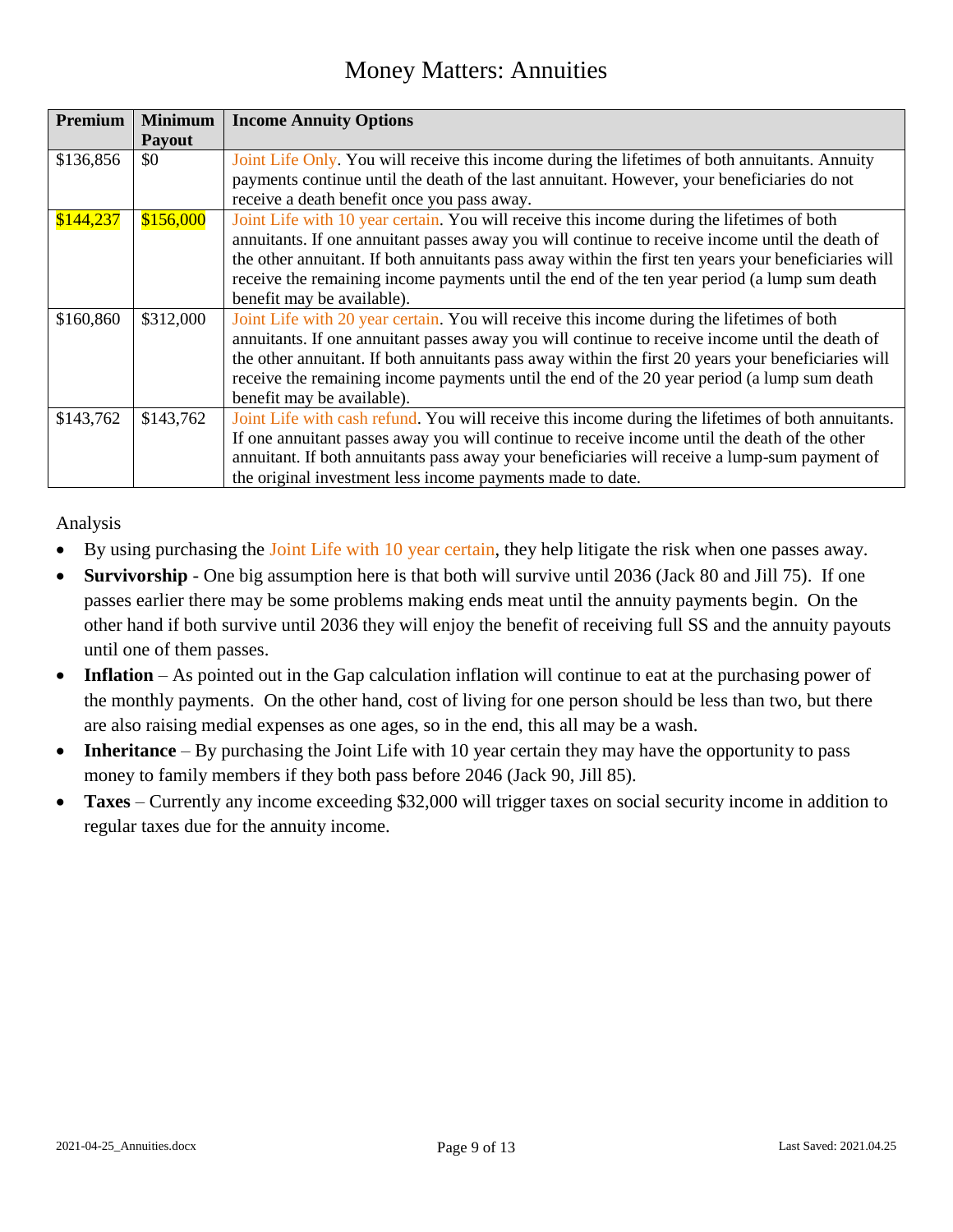### **Case #2 – Primary Income to SS then supplemental**

- Goal: Single Suzie is 54 and plans on retiring next year when she is 55. She has no other source of income except for the retirement funds she has accumulated.
- $\bullet$  Single Suzie (54)
- Retirement savings: \$1,500,000
- Confortable cost of living: \$60,000/year
- Sources of fixed income
	- o Social Security at 70yrs old: 38,304/year
- **The Gap**
	- o **\$60,000**/year for the next 15 years to age 70.
	- o \$21,696 in today's dollars, **\$31,422** by 2037, [assuming a 2.5% inflation rate.](https://www.calcxml.com/do/ret05?lang=en)
- Purchasing two annuities, reflecting the change of income as Social Security kicks in at age 70 is provided below.
- **Remaining funds**: After annuities purchase, Suzie will have **\$411,303** for investing in the stock market and to use as play money.

| Premium   | <b>Payout</b> | <b>Income Annuity Options</b>                                                                      |
|-----------|---------------|----------------------------------------------------------------------------------------------------|
| \$777,387 | \$900,000     | 15 Year Period Certain. Receive payment for 15 years starting at 55 and ending at age 70 when      |
|           |               | SS will kick in.                                                                                   |
| \$311,310 |               | Single Life Only. You will receive this income for life. However, your beneficiaries do not        |
|           |               | receive a death benefit once you pass away.                                                        |
| \$332,374 | \$314,280     | Single Life with 10 year certain. You will receive this income for life. If you pass away within   |
|           |               | the first ten years your beneficiaries will receive the remaining income payments until the end of |
|           |               | the ten year period (a lump sum death benefit may be available).                                   |

Analysis

- **Maximize Social Security** Had Suzie claimed SS at the earliest possible age of 62, her benefits would only be \$1,785/month, by waiting until she is 70, she has increased her benefits to\$2,570/month, an increase of \$785/month, that is a 144 % increase. This is a great return! She would hard pressed to find an investment that promises a guaranteed return at this rate.
- **Inflation**  We have covered the income gap for Social Security so that her income purchasing power will be the same as \$60,000 in todays dollars. One gap we have not addressed it the dwindling value of the 15 year annuity she has purchased. At the end of the 15 year period (assuming a 2.5% inflation rate), that \$60,000 yearly payout will be with only \$41,282 in todays dollars. Suzie should consider either purchasing an inflation rider to address this, or anticipate using some of her retirement funds to fill the gap. On the other hand, is isn't unrealistic to expect that the \$411,300 she has for investment may outpace inflation by something like 2.5%/year, over the 15 year period providing her with an extra \$10,282/year that just might keep up with the decreasing purchasing power of her annuity.
- **Inheritance** The any time remaining in the initial 15 year Period Certain plan can go to a designated beneficiary. However Single Life only plan selected will not have any benefits for a beneficiary, Suzie could spend an extra \$21,064 and bump up to a 10 year certain plan if she wants to.
- **Taxes** Currently any income exceeding \$25,000 for a single tax payer will trigger taxes on social security income in addition to regular taxes due for the annuity income.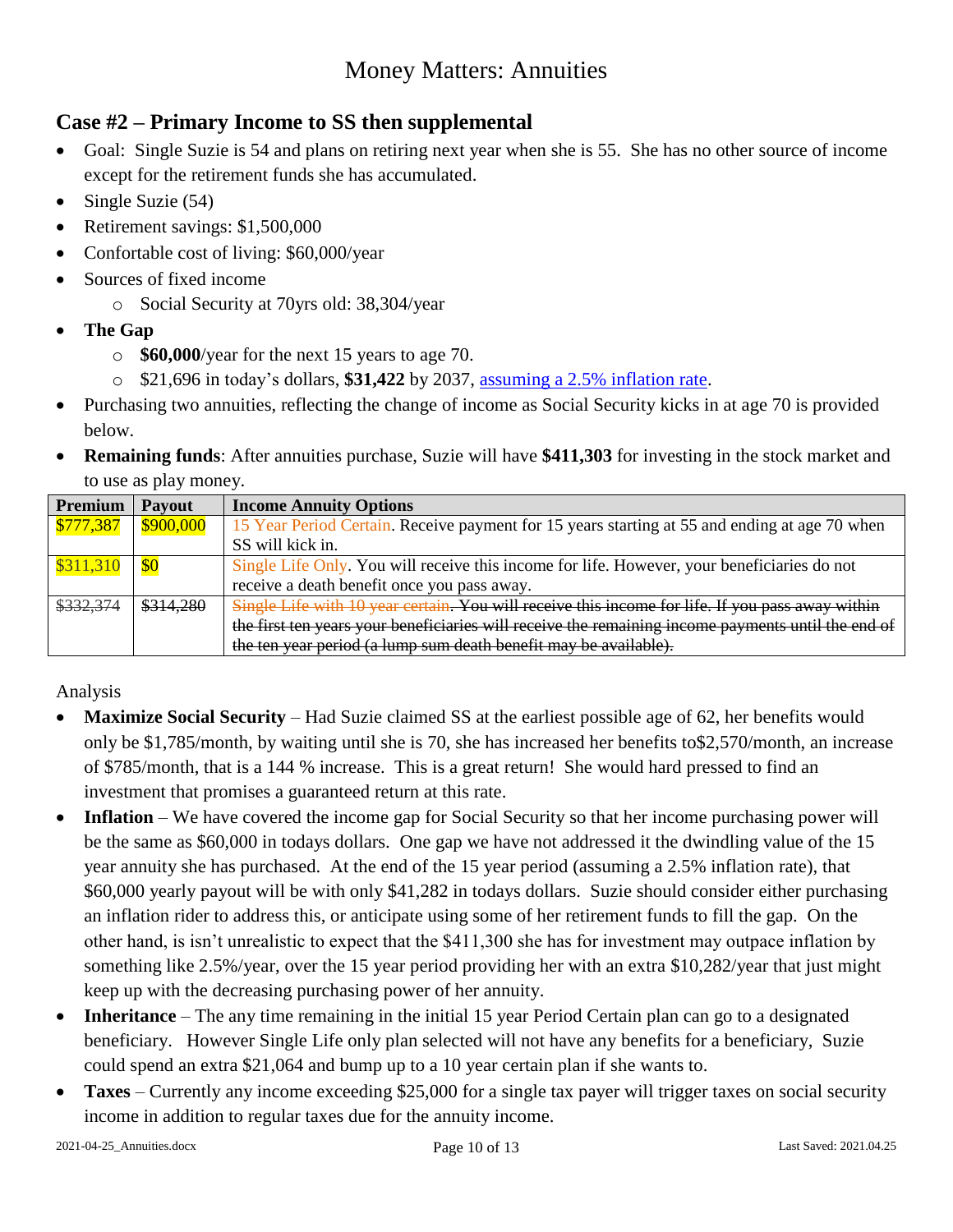### **Case #3 – Portfolio Stability and Income**

- Moneybags Martha (60)
- Goal: Moneybags Martha has accumulated 3,500,000 for her retirement. She is ready to retire. She is planning on waiting until she is 70 to start collecting Social Security so she can maximize the payout. She will also need to purchase he own Health insurance until she is eligible for Medicare at 65 and expects this will cost about \$25,000/year. She is confident she should have enough money to retire in comfort, but is worried about the market gyrations impacting her savings as the market dips and rises
- Retirement savings: \$3,500,000
- Confortable cost of living:  $$60,000/year + 25,000$  for insurance =  $$85,000$
- At age 70 \$70,000 in todays dollars (living \$60,000 plus \$10,000 medical expenses not covered by medicare)
- Sources of fixed income
	- o Social Security at 70yrs old: 41,850/year
- Other sources of income
	- o Dividends from her investments are currently returning about \$70,000/year. For safety sake she wants to assume a conservative \$50,000/year in investment income.
- **The Gap**
	- o **\$45,000**/year for the next 10 years to age 70.
	- o At 70 the gap is \$45,000 in todays dollars, \$**57,604** at age 70, [assuming a 2.5% inflation rate.](https://www.calcxml.com/do/ret05?lang=en)
- Purchase **\$600,000 Fixed Index Annuity** and withdrawing \$60,000/year eliminates risk, (10% of annuity value may be allowed without penalty) and allows for some market participation depending on the plan she uses (Cap, Spread, ParticipationRate).

#### **Remaining funds**: TBD

| <b>Premium</b>   Payout | <b>Income Annuity Options</b>                                                                        |
|-------------------------|------------------------------------------------------------------------------------------------------|
| $$600,000$ $*NA$        | In this situation $10\%$ (\$60,000) of annuity is to be withdrawn for the next 10 years, ensuring no |
|                         | loss in value but ability to partially participate in market gains, likely performing better than    |
|                         | purchasing bonds performance.                                                                        |

Analysis

- **Maximize Social Security** By waiting until she is 70 years old Martha is gaining 5-8% gain/year with no risk.
- Inflation While a regular fixed annuity would loose value as time goes by, the Fixed Index Annuity has the possibility of tracking or possibly passing inflation in value as time proceeds.
- **Inheritance** While loosing control of her initial investment at first she will eventually get all her money back and after a fixed period (typically 6-8years) will have the ability to retrieve the remaining funds in her annuity if she so desires.
- **Taxes**  Fixed Index Annuities share many common characteristics with IRA's and 401k's. There are penalties associated with withdraws before the age of 59 ½ and withdraws are generally taxed at the taxpayers tax bracket rate.
- **Stability and Income** Here Martha is utilizing the annuity as a regular source of income, and removing the risk of loss from the market. But will be restricted on how much of the market gains she will be able to participate in. Martha may want to consider purchasing more Fixed Income Annuities (laddering) as time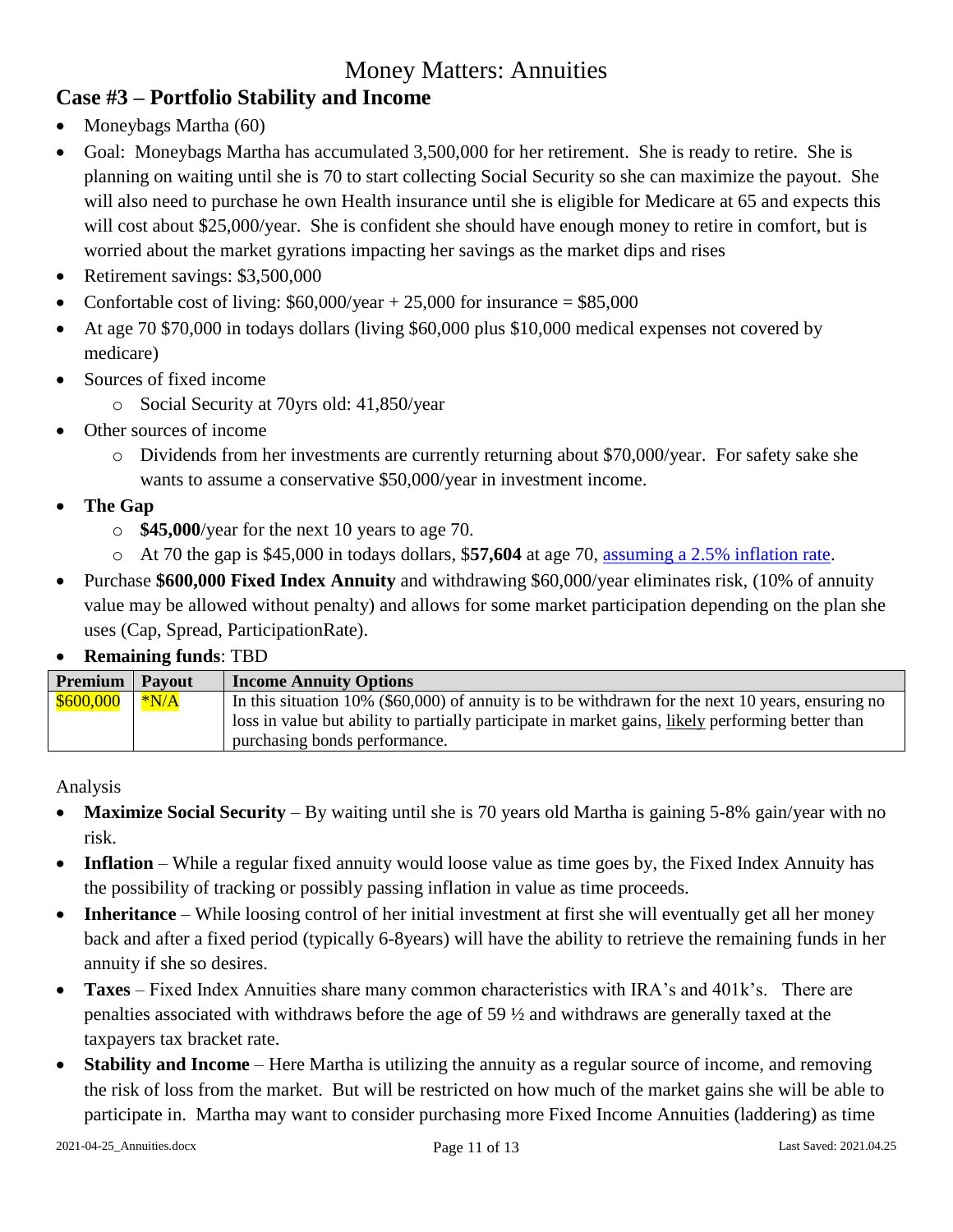proceeds to complement bond purchases that would typically be used to minimize losses due to market downturns.